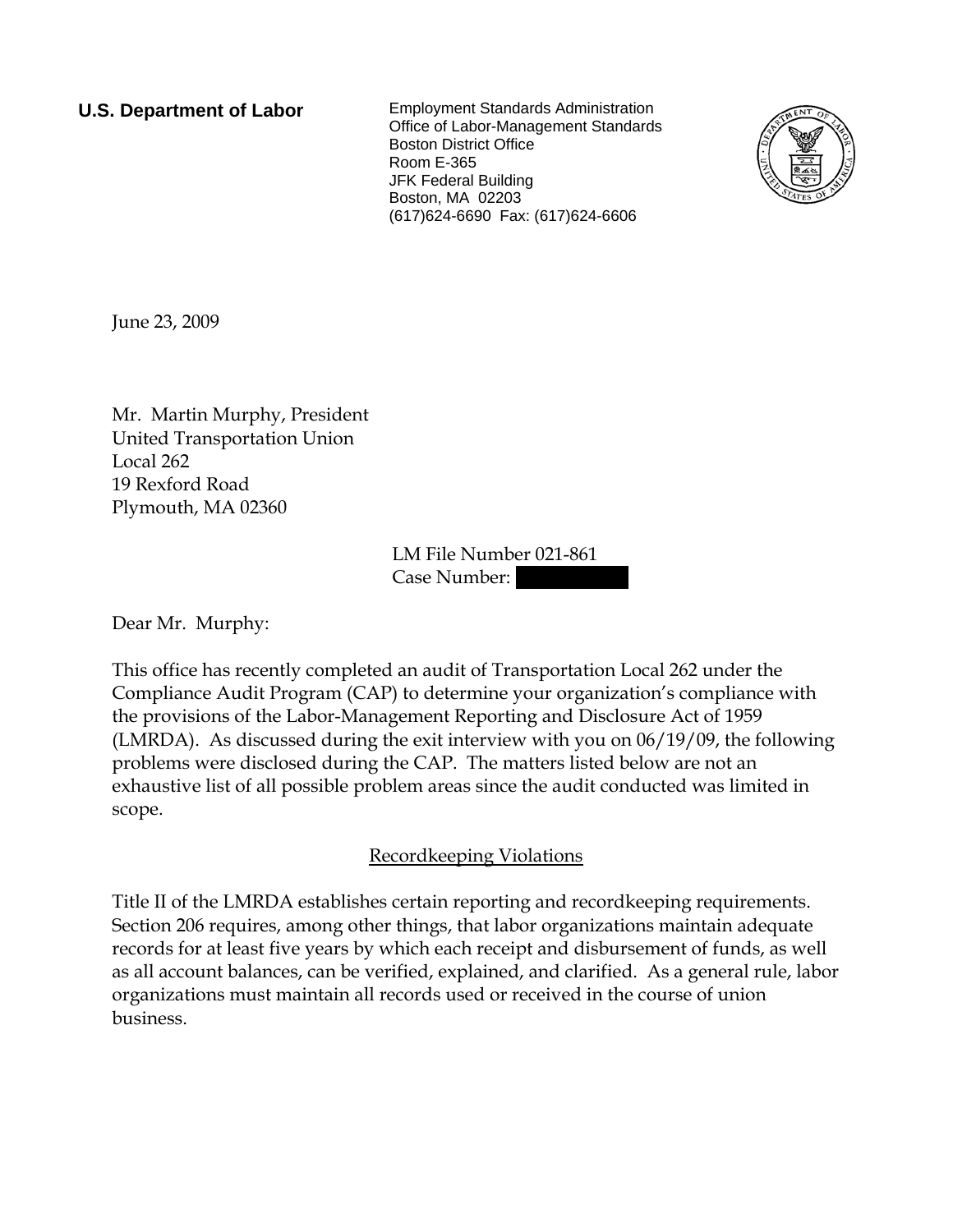Mr. Martin Murphy June 23, 2009 Page 2 of 4

For disbursements, this includes not only original bills, invoices, receipts, vouchers, and applicable resolutions, but also documentation showing the nature of the union business requiring the disbursement, the goods or services received, and the identity of the recipient(s) of the goods or services. In most instances, this documentation requirement can be satisfied with a sufficiently descriptive expense receipt or invoice. If an expense receipt is not sufficiently descriptive, a union officer or employee should write a note on it providing the additional information. For money it receives, the labor organization must keep at least one record showing the date, amount, purpose, and source of that money. The labor organization must also retain bank records for all accounts.

The audit of Local 262's 2007 records revealed the following recordkeeping violations:

Receipt Dates not Recorded

Entries in Local 262's receipts journal reflect the date the union deposited money, but not the date money was received. Union receipts records must show the date of receipt. The date of receipt is required to verify, explain, or clarify amounts required to be reported in Statement B (Receipts and Disbursements) of the LM-3. The LM-3 instructions for Statement B state that the labor organization must record receipts when it actually receives money and disbursements when it actually pays out money. Failure to record the date money was received could result in the union reporting some receipts for a different year than when it actually received them.

Based on your assurance that Local 262 will retain adequate documentation in the future, OLMS will take no further enforcement action at this time regarding the above violation.

## Reporting Violations

The audit disclosed a violation of LMRDA Section 201(b), which requires labor organizations to file annual financial reports accurately disclosing their financial condition and operations. The Labor Organization Annual Report (Form LM-2 / LM-3) filed by Local 262 for fiscal year ending December 31,2007 was deficient in that or deficient in the following areas:

1) Cash Reciepts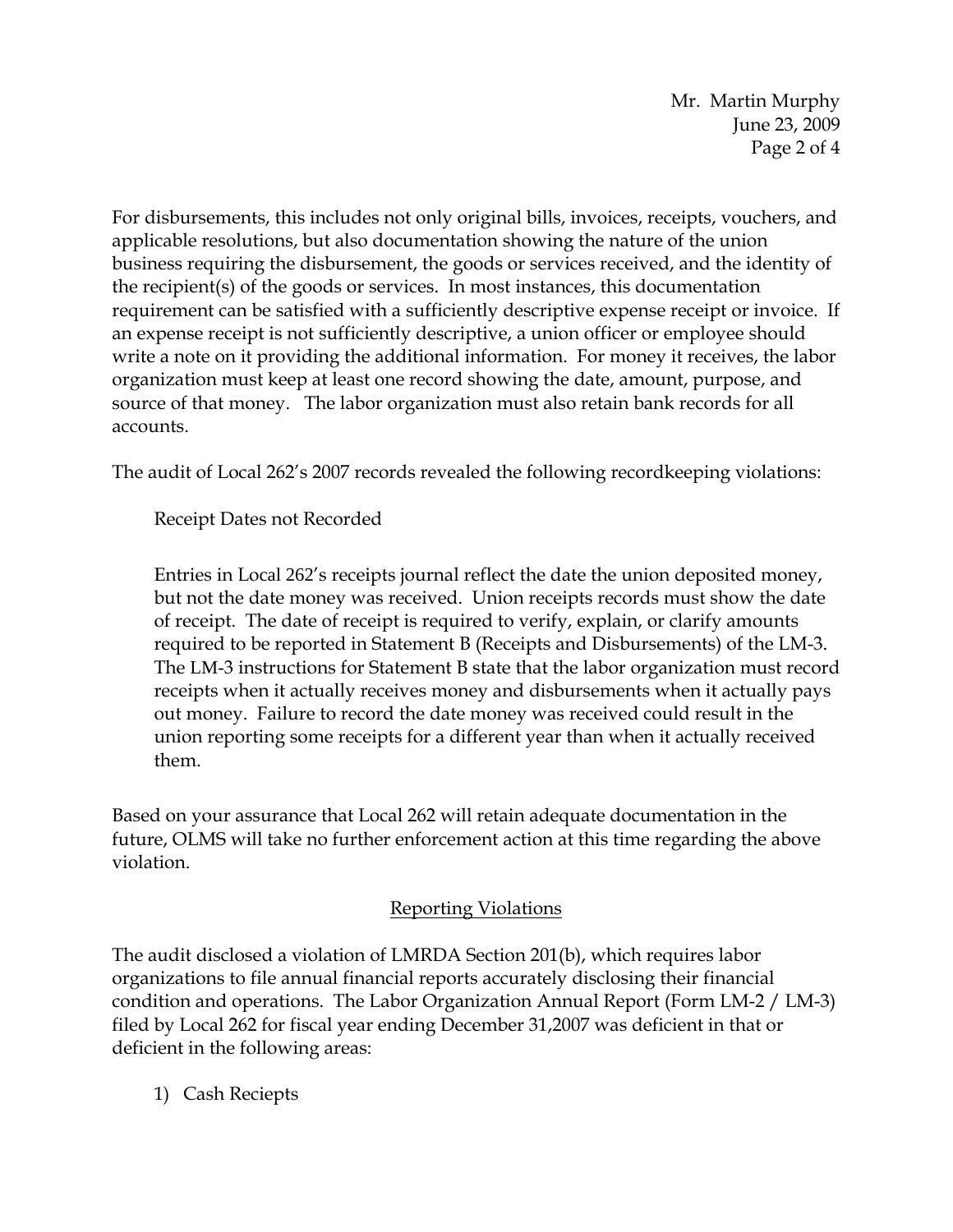Mr. Martin Murphy June 23, 2009 Page 3 of 4

It appears that the figures reported in Item 38 (Dues) are not the cash figures according to the union's books after reconciliation with bank statements. The instructions for Item 38 (Dues) state that if an intermediate or parent body receives dues checkoff directly from an employer on behalf of your organization, do not report in Item 38 the portion retained by that organization for per capita tax or other purposes, such as special assessment.

2) Cash Disbursements

It appears that the figures reported Item 47 (Per Capita Tax) are not the disbursements figures according to the union's books after reconciliation with bank statements.

3) Cash Reconciliation

Your union's reported cash figures for the reporting period do not balance (reconcile). Specifically, cash at the start of the reporting period (Item  $25(A)$ ) plus total receipts (Item 44) minus total disbursements (Item 55) does not equal cash at the end of the reporting period (Item 25(B)). As discussed above, the numbers reported as cash receipts and cash disbursements have created a cash reconciliation error.

Local 262 must file an amended Form LM-4 for fiscal year ending December 31, 2007, to correct the deficient items discussed above. I provided you with a blank form and instructions, and advised you that the reporting forms and instructions are available on the OLMS website (www.olms.dol.gov). The amended Form LM-4 should be submitted to this office at the above address as soon as possible, but not later than July 3, 2009. Before filing, review the report thoroughly to be sure it is complete, accurate, and signed properly with original signatures.

## Other Issues

The audit disclosed the following other issue:

Two Signatures on Checks

During the audit, you advised that it is the policy of Local 262 to have the President and the Treasurer sign all checks that are sent to United Transportation